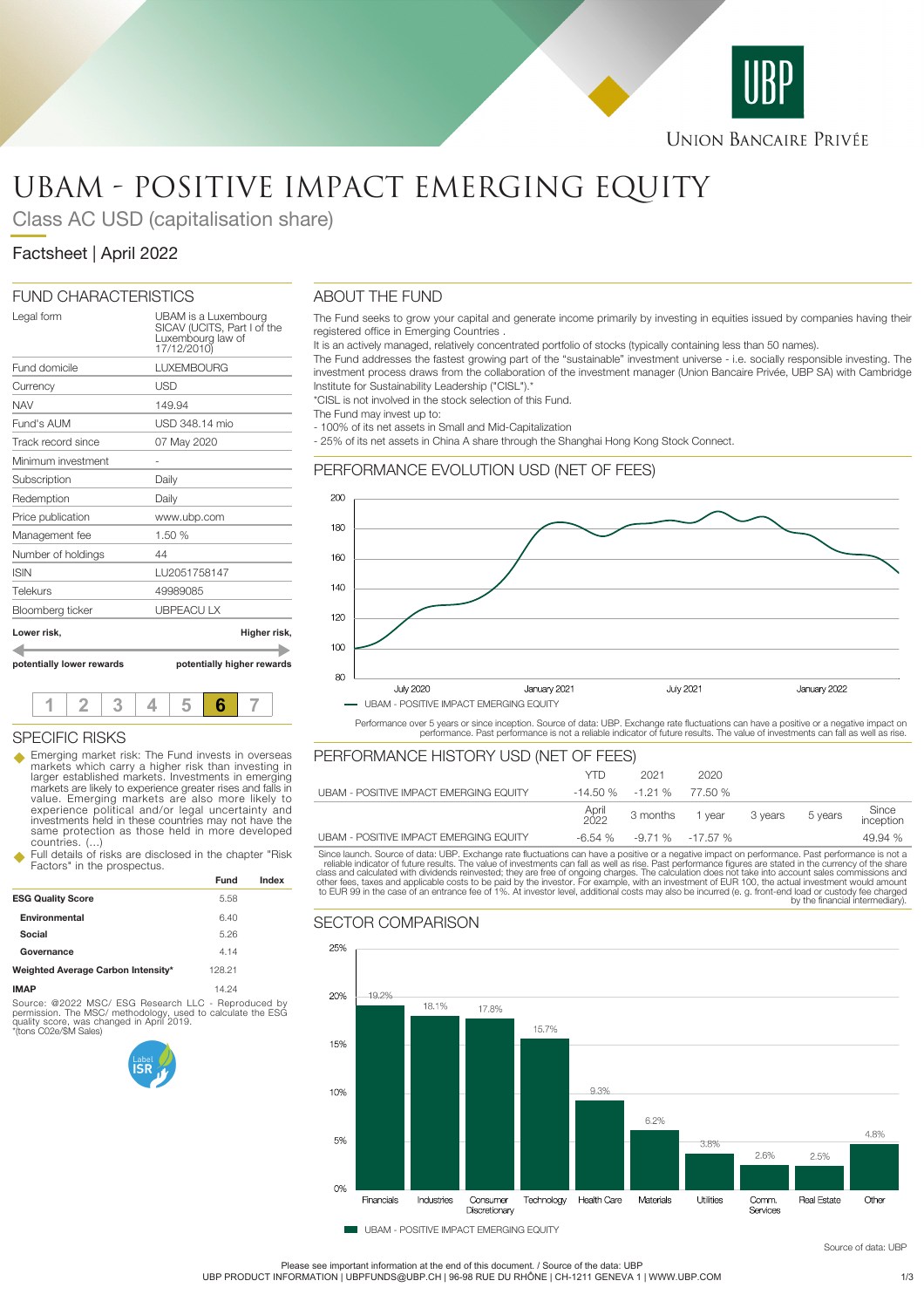## **UBAM - POSITIVE IMPACT EMERGING EQUITY**

#### COUNTRY BREAKDOWN



Source of data: UBP

## **Asset Sector Fund weight** BANK RAKYAT INDONESIA (PERSERO) Financials 4.1% COMPARTAMOS SAB DE CV FINANCIAL SURFACT COMPARTAMOS SAB DE CV FINANCIAL SURFACT COMPARTAMOS SAB BANDHAN BANK LTD 3.6% and 3.6% and 3.6% and 3.6% and 3.6% and 3.6% and 3.6% and 3.6% and 3.6% and 3.6% and 3.6% and 3.6% and 3.6% and 3.6% and 3.6% and 3.6% and 3.6% and 3.6% and 3.6% and 3.6% and 3.6% and 3.6% and 3.6% an CATHAY FINANCIAL HOLDING LTD **Financials** 5.5% **Financials** 5.5% LAUREATE EDUCATION INC Consumer Discretionary 3.4% CLEANAWAY LTD 3.3% and 2.3% and 3.3% and 3.3% and 3.3% and 3.3% and 3.3% and 3.3% and 3.3% and 3.3% and 3.3% and 3.3% and 3.3% and 3.3% and 3.3% and 3.3% and 3.3% and 3.3% and 3.3% and 3.3% and 3.3% and 3.3% and 3.3% and 3 DELTA ELECTRONICS INC **Information Technology** 3.3% CIPLA LTD 3.0% (Separately and the set of the set of the set of the set of the set of the set of the set of th MING YANG SMART ENERGY GROUP LTD A **industrials** and industrials and industrials and  $3.0\%$ MTR CORPORATION CORP LTD **Industrials** 2.8% Source of data: UBP

#### PORTFOLIO COMPOSITION - MONTHLY EVOLUTION

|                                | April   | March   | February | January | <b>December</b>     |
|--------------------------------|---------|---------|----------|---------|---------------------|
| Weight of the top ten holdings | 33.94 % | 32.25%  | 32.25%   | 32.10%  | 33.30%              |
| Number of holdings             | 44      | 44      | 43       | 44      | 45                  |
| Large caps (> USD 10 billion)  | 41.31 % | 45.59 % | 44.37 %  | 48.20 % | 53.98 %             |
| Mid caps (USD 2-10 billion)    | 44.48 % | 40.92%  | 40.08%   | 36.31 % | 33.24 %             |
| Small caps (< USD 2 billion)   | 14.21 % | 13.49 % | 15.55 %  | 15.49 % | 12.78 %             |
|                                |         |         |          |         | Source of data: UBP |

### REGISTRATION AND DOCUMENTATION

#### **Countries where Distribution is Authorised**

MAIN HOLDINGS

Depending on the country, certain share classes may or may not be registered for public distribution. The registered share classes are recorded in a Key Investor Information Document (KIID). Investors are invited to inform themselves about the<br>registered share classes or to request copies of the relevant KIIDs from the fund's headquarters, the

| <b>Reaistered Office</b> | UBP Asset Management (Europe) S.A., 287-289, route d'Arlon, L-1150 Luxembourg                                                                                                                                                                             |
|--------------------------|-----------------------------------------------------------------------------------------------------------------------------------------------------------------------------------------------------------------------------------------------------------|
| Representatives          |                                                                                                                                                                                                                                                           |
| Austria                  | Erste Bank der Osterreichischen Sparkassen AG, 21 Graben, A-1010 Wien                                                                                                                                                                                     |
| Belgium                  | Caceis Belgium Fund Administration Service & Technology Network Belgium, Avenue du Port<br>86 C, b320, B-1000 Bruxelles                                                                                                                                   |
| France                   | Caceis Bank, 1-3, Place Valhubert, F-75206 Paris Cedex 13                                                                                                                                                                                                 |
| Germany                  | Sal. Oppenheim Jr. & Cie. KGaA, 4 Unter Sachsenhausen, D-50667 Köln                                                                                                                                                                                       |
| Italy                    | State Street Bank S.p.A., con sede legale in Via Ferrante Aporti, 10, 20125 Milano<br>Allfunds Bank S.A., via Santa Margherita 7, I-20121 Milano<br>BNP Paribas Securities Services, Succursale di Milano, con sede in Milano, Piazza Lina Bo<br>Bardi, 3 |
| Portugal                 | BEST - Banco Electronico de Servico Total S.A., Praca Marquês de Pompal, no. 3 - 3° 1250<br>$-161$ Lisboa                                                                                                                                                 |
| Singapore                | Union Bancaire Privee, UBP SA, Singapore Branch, Level 24, One Raffles Quay, South<br>Tower, Singapore 048583                                                                                                                                             |
| Spain                    | Allfunds Banks S.a., 57 Nuria, E-28034 Madrid<br>UBP Gestion Institutional S.A., Avenida Diagonal 520 2°, 2a-B, E-08006 Barcelona                                                                                                                         |
| Sweden                   | Skandinaviska Enskilda Banken AB (PUBL) ("SEB"), 106 40 Stockholm                                                                                                                                                                                         |
| Switzerland              | Union Bancaire Privée, UBP SA, 96-98 rue du Rhône, CH-1211 Genève 1                                                                                                                                                                                       |
| United Kingdom           | Union Bancaire Privée, 26 St James's Square, London SW1Y 4JH                                                                                                                                                                                              |
| OTHER COUNTRIES          |                                                                                                                                                                                                                                                           |

#### ADMINISTRATION

#### **Management Company**

UBP Asset Management (Europe) S.A., 287-289, route d'Arlon, L-1150 Luxembourg

#### **General distributor, Swiss representative and Swiss paying agent**

Union Bancaire Privée, UBP SA, 96-98 rue du Rhône, CH-1211 Geneva 1

**Administrative agent, registrar and transfer agent** CACEIS Bank Luxembourg Branch, 5, allée Scheffer, L-2520 Luxembourg

## **Custodian bank**

BNP Paribas Securities Services Luxembourg Branch 60 avenue J.F. Kennedy, L-1855 Luxembourg

#### **Auditor**

Deloitte Audit S.à.r.l, 20 Boulevard de Kockelscheuer, L-1821 Luxembourg

#### **Legal form**

UBAM is a Luxembourg SICAV (UCITS, Part I of the Luxembourg law of 17/12/2010)

## **GLOSSARY**

**Benchmark**

Index used as basis for measuring the performance of an investment fund. Also called reference index or comparison index.

#### **Derivatives**

Derivatives are financial instruments whose prices depend on the price movements in a reference variable, known as the underlying. Underlying assets may be shares, equity indices, government bonds, currencies, interest rates, commodities like wheat and gold, or

also swaps. Derivative financial instruments may be unconditional forward transactions or<br>they may be options. They are traded either on futures and options exchanges on<br>standardised terms, or over-the-counter (OTC) on fre fluctuations in the derivative. Derivatives can be used to hedge against financial risks, to speculate on price changes (trading) or to take advantage of price differences between markets (arbitrage).

THIS IS A MARKETING DOCUMENT. It reflects the opinion of Union Bancaire Privée, UBP SA or any entity of the UBP Group (hereinafter "UBP") as of the date of issue. It is not intended for<br>distribution, publication, or use in

such a document.<br>This document has been made on a best-effort basis, is furnished for information purposes only and does not constitute an offer or a recommendation to purchase or sell any security, unless<br>Otherwise provid

The present document constitutes neither an offer nor a solicitation to subscribe for shares in the fund(s) or sub-fund(s) mentioned, in any jurisdiction where such an offer or solicitation would<br>not be authorised, or to a

person to whom it was delivered. This document may not be reproduced (in whole or in part) or delivered to any other person without the prior written approval of UBP.<br>The Swiss representative and paying agent is Union Banc

#### Please see important information at the end of this document. / Source of the data: UBP

UBP PRODUCT INFORMATION | UBPFUNDS@UBP.CH | 96-98 RUE DU RHÔNE | CH-1211 GENEVA 1 | WWW.UBP.COM 2/3